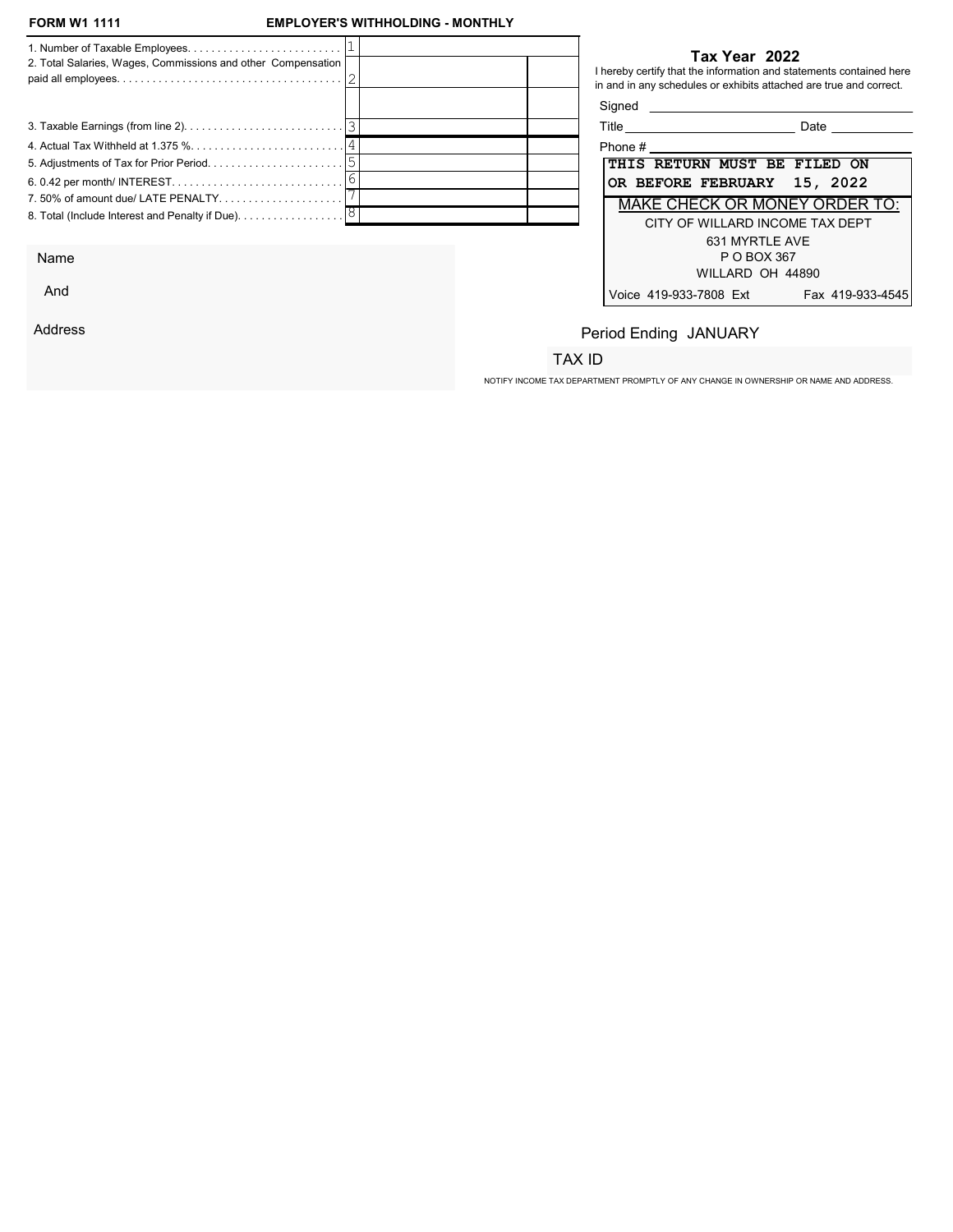## **EMPLOYER'S WITHHOLDING - MONTHLY**

| 2. Total Salaries, Wages, Commissions and other Compensation                  |  | Tax Year 2022<br>I hereby certify that the information and statements contained here<br>in and in any schedules or exhibits attached are true and correct. |
|-------------------------------------------------------------------------------|--|------------------------------------------------------------------------------------------------------------------------------------------------------------|
|                                                                               |  | Signed <b>Signed</b>                                                                                                                                       |
|                                                                               |  | Date                                                                                                                                                       |
|                                                                               |  | Phone #                                                                                                                                                    |
|                                                                               |  | THIS RETURN MUST BE FILED ON                                                                                                                               |
|                                                                               |  | OR BEFORE MARCH 15, 2022                                                                                                                                   |
|                                                                               |  | MAKE CHECK OR MONEY ORDER TO:                                                                                                                              |
| 8. Total (Include Interest and Penalty if Due). $\ldots \ldots \ldots \ldots$ |  | CITY OF WILLARD INCOME TAX DEPT<br>631 MYRTLE AVE                                                                                                          |

Name

And

Address

#### Tax Year 2022

| Title<br>Date                              |
|--------------------------------------------|
| Phone #                                    |
| THIS RETURN MUST BE FILED ON               |
| OR BEFORE MARCH 15, 2022                   |
| <b>MAKE CHECK OR MONEY ORDER TO:</b>       |
| CITY OF WILLARD INCOME TAX DEPT            |
| 631 MYRTLE AVE                             |
| P O BOX 367                                |
| WILLARD OH 44890                           |
| Voice 419-933-7808 Ext<br>Fax 419-933-4545 |

# Period Ending FEBRUARY

## TAX ID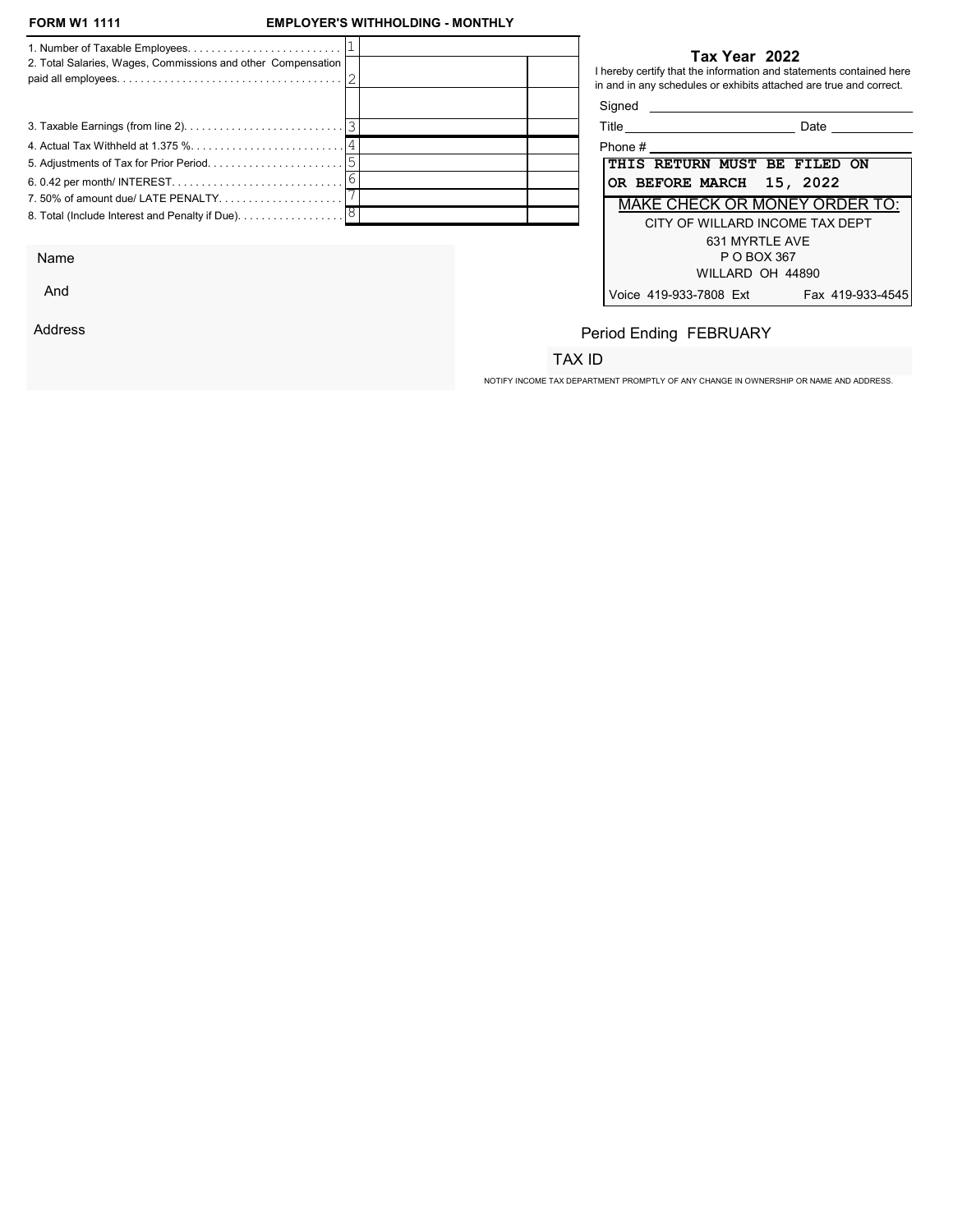And

Address

## **EMPLOYER'S WITHHOLDING - MONTHLY**

|                                                              |  |                              | Tax Year 2022                                                                                                                             |
|--------------------------------------------------------------|--|------------------------------|-------------------------------------------------------------------------------------------------------------------------------------------|
| 2. Total Salaries, Wages, Commissions and other Compensation |  |                              | I hereby certify that the information and statements contained here<br>in and in any schedules or exhibits attached are true and correct. |
|                                                              |  | Signed                       |                                                                                                                                           |
|                                                              |  |                              | Date                                                                                                                                      |
|                                                              |  | Phone #                      |                                                                                                                                           |
|                                                              |  | THIS RETURN MUST BE FILED ON |                                                                                                                                           |
|                                                              |  | OR BEFORE APRIL 15, 2022     |                                                                                                                                           |
|                                                              |  |                              | MAKE CHECK OR MONEY ORDER TO:                                                                                                             |
|                                                              |  |                              | CITY OF WILLARD INCOME TAX DEPT                                                                                                           |
|                                                              |  |                              | 631 MYRTLE AVE                                                                                                                            |
| Name                                                         |  |                              | P O BOX 367                                                                                                                               |

| Title                           | Date                                 |
|---------------------------------|--------------------------------------|
| Phone #                         |                                      |
| THIS RETURN MUST BE FILED ON    |                                      |
| OR BEFORE APRIL 15, 2022        |                                      |
|                                 | <b>MAKE CHECK OR MONEY ORDER TO:</b> |
| CITY OF WILLARD INCOME TAX DEPT |                                      |
| 631 MYRTLE AVE                  |                                      |
| P O BOX 367                     |                                      |
| WILLARD OH 44890                |                                      |
| Voice 419-933-7808 Ext          | Fax 419-933-4545                     |

# Period Ending MARCH

## TAX ID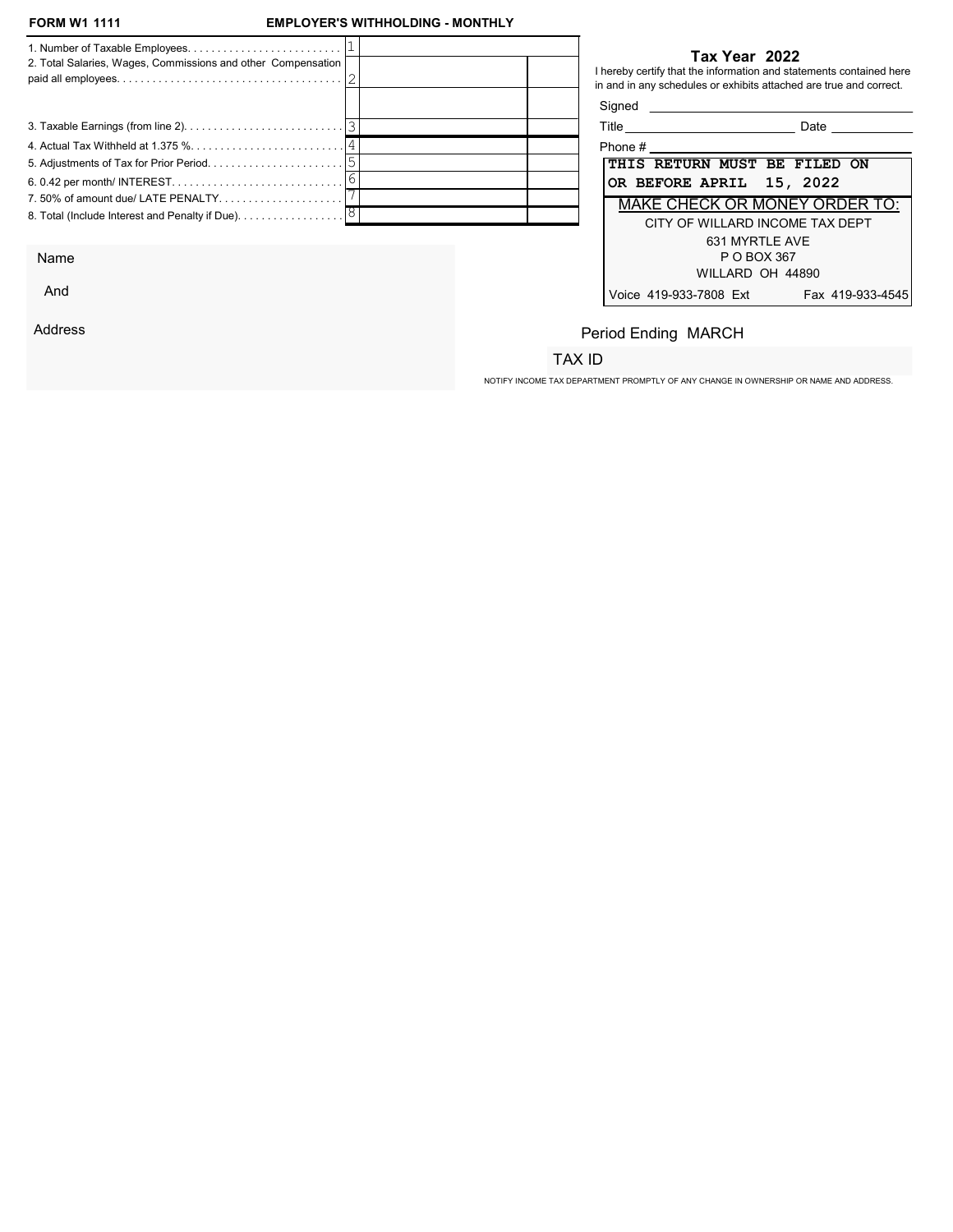## **EMPLOYER'S WITHHOLDING - MONTHLY**

| 2. Total Salaries, Wages, Commissions and other Compensation                         |  |  | Tax Year 2022<br>I hereby certify that the information and statements contained here<br>in and in any schedules or exhibits attached are true and correct. |
|--------------------------------------------------------------------------------------|--|--|------------------------------------------------------------------------------------------------------------------------------------------------------------|
|                                                                                      |  |  | Signed <b>Signed</b>                                                                                                                                       |
|                                                                                      |  |  | Title _____________________________<br>Date                                                                                                                |
|                                                                                      |  |  |                                                                                                                                                            |
|                                                                                      |  |  | THIS RETURN MUST BE FILED ON                                                                                                                               |
|                                                                                      |  |  | OR BEFORE MAY 15, 2022                                                                                                                                     |
|                                                                                      |  |  | <b>MAKE CHECK OR MONEY ORDER TO:</b>                                                                                                                       |
| 8. Total (Include Interest and Penalty if Due). $\ldots \ldots \ldots \ldots \ldots$ |  |  | CITY OF WILLARD INCOME TAX DEPT                                                                                                                            |
|                                                                                      |  |  | 631 MYRTLE AVE                                                                                                                                             |

Name

And

Address

## Tax Year 2022

| Title<br>Date                              |
|--------------------------------------------|
| Phone #                                    |
| THIS RETURN MUST BE FILED ON               |
| OR BEFORE MAY 15, 2022                     |
| <b>MAKE CHECK OR MONEY ORDER TO:</b>       |
| CITY OF WILLARD INCOME TAX DEPT            |
| 631 MYRTI F AVF                            |
| P O BOX 367                                |
| WILLARD OH 44890                           |
| Voice 419-933-7808 Ext<br>Fax 419-933-4545 |

# Period Ending APRIL

## TAX ID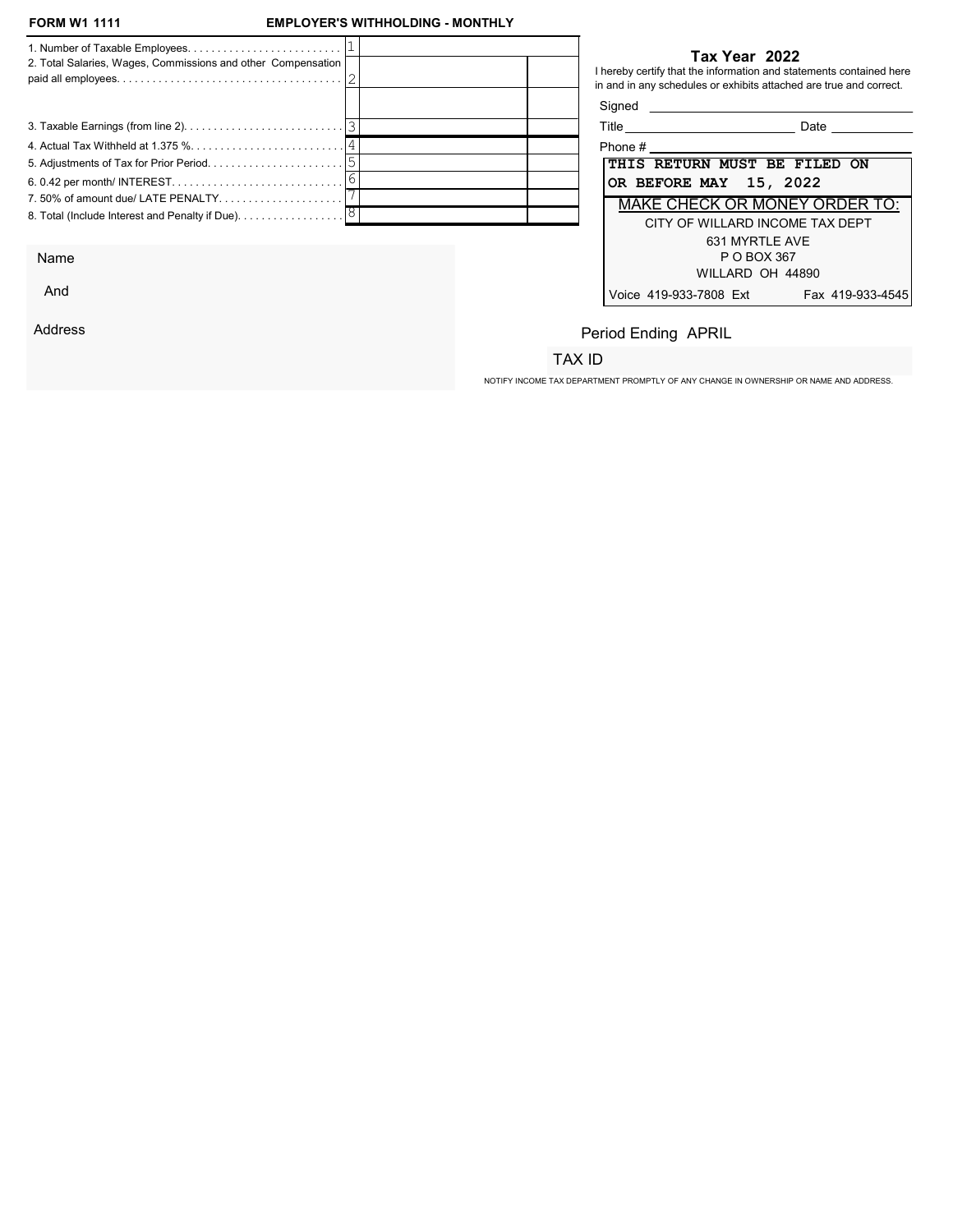## **EMPLOYER'S WITHHOLDING - MONTHLY**

| 2. Total Salaries, Wages, Commissions and other Compensation                  |  | Tax Year 2022<br>in and in any schedules or exhibits attached are true and correct. | I hereby certify that the information and statements contained here |
|-------------------------------------------------------------------------------|--|-------------------------------------------------------------------------------------|---------------------------------------------------------------------|
|                                                                               |  | Signed <b>Signed</b>                                                                |                                                                     |
|                                                                               |  |                                                                                     | <b>Date Date</b>                                                    |
|                                                                               |  |                                                                                     |                                                                     |
|                                                                               |  | THIS RETURN MUST BE FILED ON                                                        |                                                                     |
|                                                                               |  | OR BEFORE JUNE 15, 2022                                                             |                                                                     |
|                                                                               |  |                                                                                     | MAKE CHECK OR MONEY ORDER TO:                                       |
| 8. Total (Include Interest and Penalty if Due). $\ldots \ldots \ldots \ldots$ |  |                                                                                     | CITY OF WILLARD INCOME TAX DEPT<br>631 MYRTLE AVE                   |
|                                                                               |  |                                                                                     |                                                                     |

Name

And

Address

## Tax Year 2022

| Title<br>Date                              |
|--------------------------------------------|
| Phone #                                    |
| THIS RETURN MUST BE FILED ON               |
| OR BEFORE JUNE 15, 2022                    |
| <b>MAKE CHECK OR MONEY ORDER TO:</b>       |
| CITY OF WILLARD INCOME TAX DEPT            |
| 631 MYRTI F AVF                            |
| P O BOX 367                                |
| WILLARD OH 44890                           |
| Voice 419-933-7808 Ext<br>Fax 419-933-4545 |

# Period Ending MAY

## TAX ID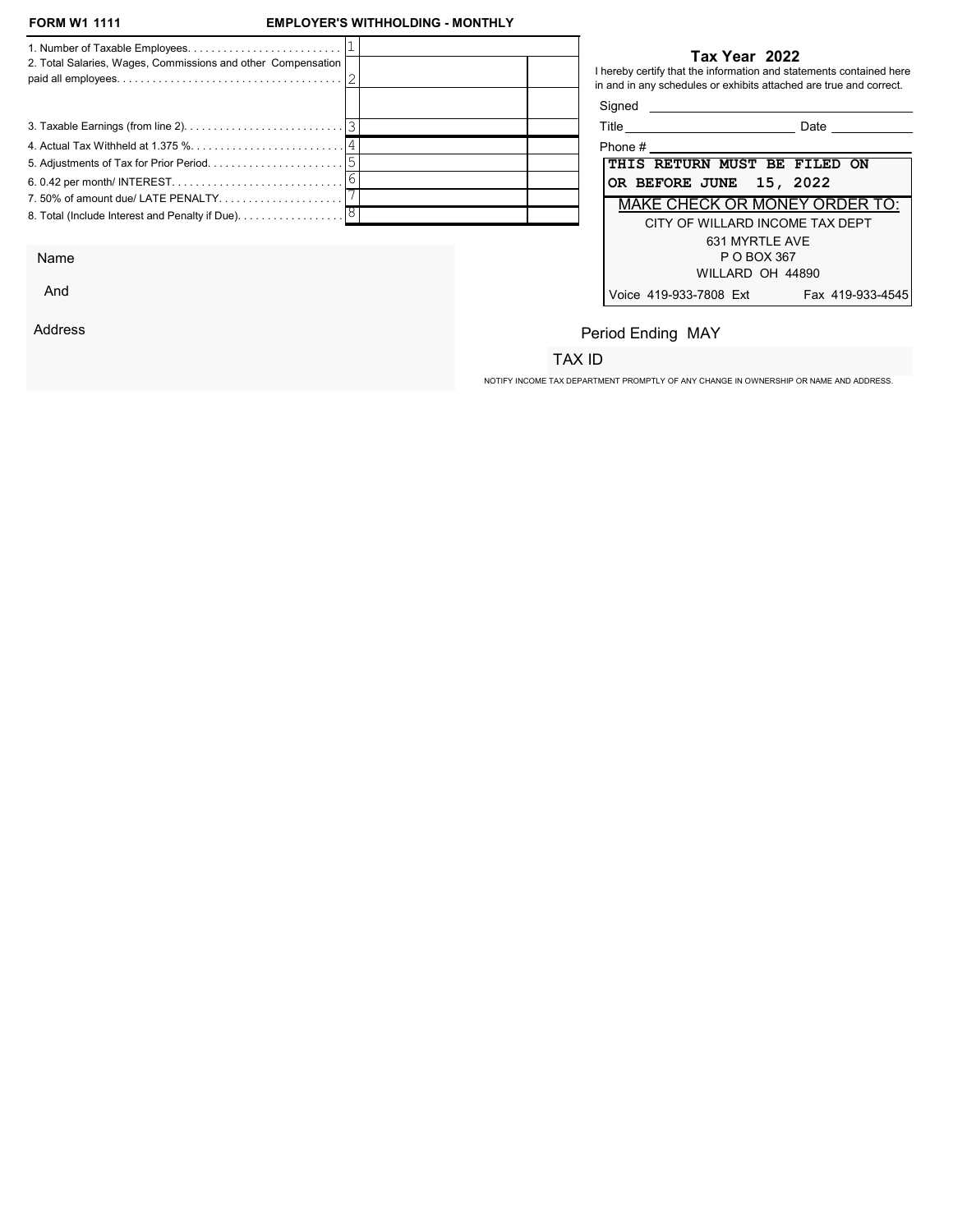## **EMPLOYER'S WITHHOLDING - MONTHLY**

| 2. Total Salaries, Wages, Commissions and other Compensation                  |  | Tax Year 2022<br>I hereby certify that the information and statements contained here<br>in and in any schedules or exhibits attached are true and correct. |
|-------------------------------------------------------------------------------|--|------------------------------------------------------------------------------------------------------------------------------------------------------------|
|                                                                               |  | Signed <b>Signed</b>                                                                                                                                       |
|                                                                               |  | Date                                                                                                                                                       |
|                                                                               |  |                                                                                                                                                            |
|                                                                               |  | THIS RETURN MUST BE FILED ON                                                                                                                               |
|                                                                               |  | OR BEFORE JULY 15, 2022                                                                                                                                    |
|                                                                               |  | MAKE CHECK OR MONEY ORDER TO:                                                                                                                              |
| 8. Total (Include Interest and Penalty if Due). $\ldots \ldots \ldots \ldots$ |  | CITY OF WILLARD INCOME TAX DEPT                                                                                                                            |
|                                                                               |  | 631 MYRTLE AVE                                                                                                                                             |

Name

And

Address

## Tax Year 2022

| Title<br>Date                              |
|--------------------------------------------|
| Phone #                                    |
| THIS RETURN MUST BE FILED ON               |
| OR BEFORE JULY 15, 2022                    |
| <b>MAKE CHECK OR MONEY ORDER TO:</b>       |
| CITY OF WILLARD INCOME TAX DEPT            |
| 631 MYRTLE AVE                             |
| P O BOX 367                                |
| WILLARD OH 44890                           |
| Voice 419-933-7808 Ext<br>Fax 419-933-4545 |

# Period Ending JUNE

## TAX ID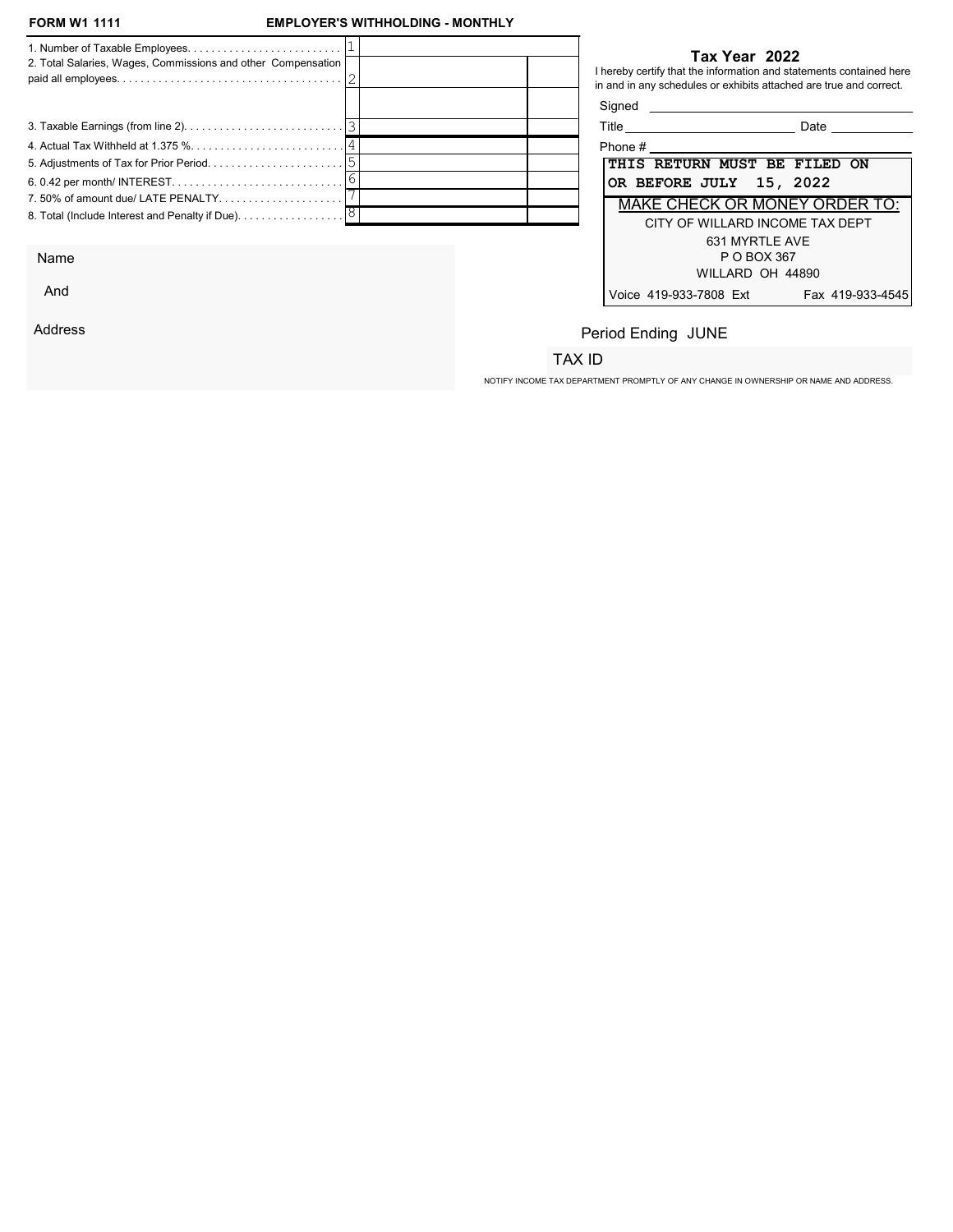## **EMPLOYER'S WITHHOLDING - MONTHLY**

| 2. Total Salaries, Wages, Commissions and other Compensation                                            | Tax Year 2022<br>I hereby certify that the information and statements contained here<br>in and in any schedules or exhibits attached are true and correct. |
|---------------------------------------------------------------------------------------------------------|------------------------------------------------------------------------------------------------------------------------------------------------------------|
|                                                                                                         | Signed <b>Signed</b>                                                                                                                                       |
|                                                                                                         | <b>Date Date</b>                                                                                                                                           |
|                                                                                                         | Phone # Phone # 2002                                                                                                                                       |
|                                                                                                         | <b>THIS RETURN MUST BE FILED ON</b>                                                                                                                        |
|                                                                                                         | OR BEFORE AUGUST 15, 2022                                                                                                                                  |
|                                                                                                         | MAKE CHECK OR MONEY ORDER TO:                                                                                                                              |
| 8. Total (Include Interest and Penalty if Due). $\ldots \ldots \ldots \ldots \ldots$                    | CITY OF WILLARD INCOME TAX DEPT                                                                                                                            |
| $\mathbf{A}$ $\mathbf{B}$ $\mathbf{B}$ $\mathbf{B}$ $\mathbf{B}$ $\mathbf{B}$ $\mathbf{B}$ $\mathbf{B}$ | 631 MYRTLE AVE<br>$D$ $\cap$ $D$ $\cap$ $\vee$ $\cap$ $\cap$                                                                                               |

Name

And

Address

#### Tax Year 2022

| Title<br>Date                              |  |  |  |  |  |  |
|--------------------------------------------|--|--|--|--|--|--|
| Phone #                                    |  |  |  |  |  |  |
| THIS RETURN MUST BE FILED ON               |  |  |  |  |  |  |
| OR BEFORE AUGUST 15, 2022                  |  |  |  |  |  |  |
| <b>MAKE CHECK OR MONEY ORDER TO:</b>       |  |  |  |  |  |  |
| CITY OF WILLARD INCOME TAX DEPT            |  |  |  |  |  |  |
| 631 MYRTLE AVE                             |  |  |  |  |  |  |
| P O BOX 367                                |  |  |  |  |  |  |
| WILLARD OH 44890                           |  |  |  |  |  |  |
| Voice 419-933-7808 Ext<br>Fax 419-933-4545 |  |  |  |  |  |  |

# Period Ending JULY

## TAX ID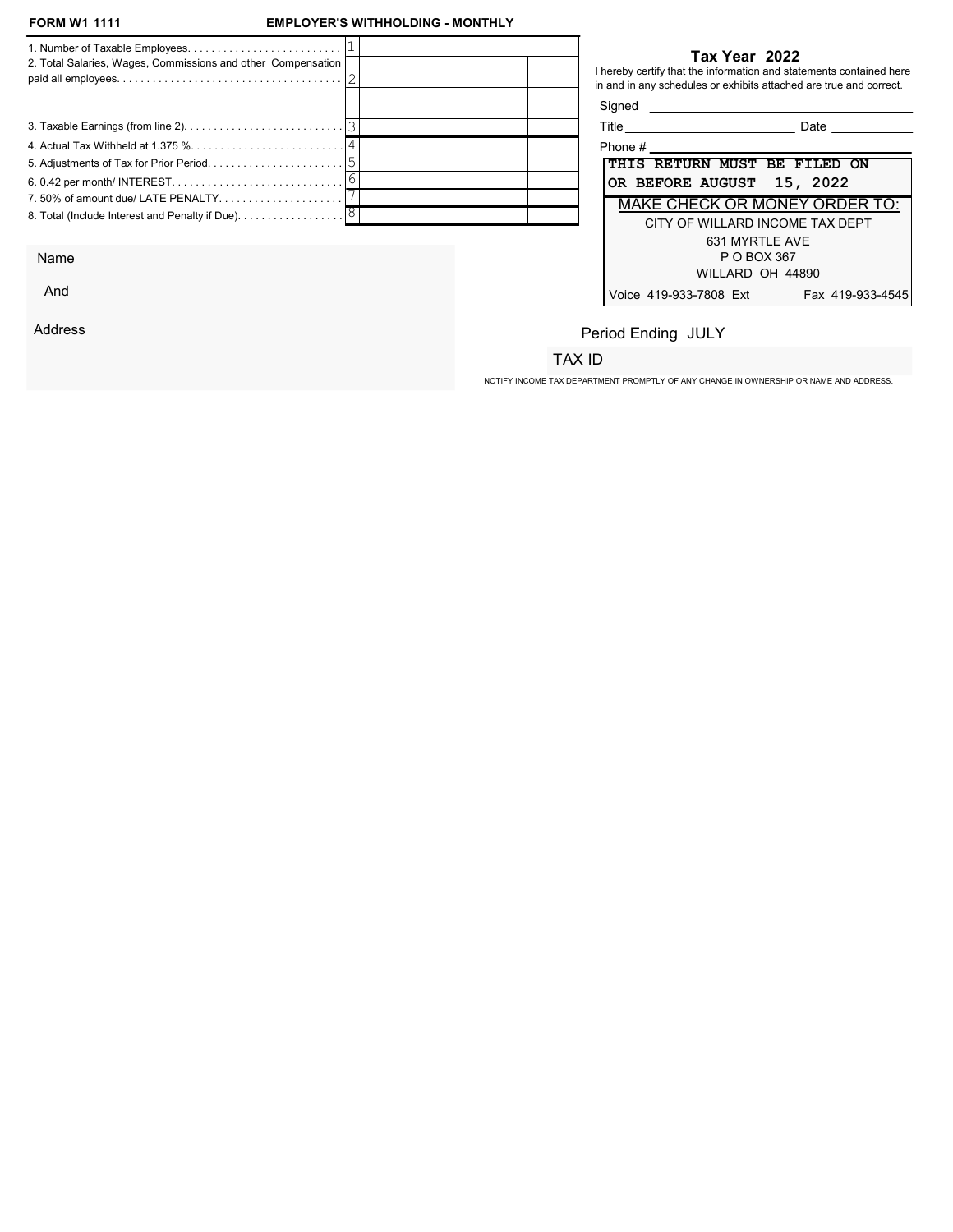## **EMPLOYER'S WITHHOLDING - MONTHLY**

| 2. Total Salaries, Wages, Commissions and other Compensation |  | Tax Year 2022<br>I hereby certify that the information and statements contained here<br>in and in any schedules or exhibits attached are true and correct. |
|--------------------------------------------------------------|--|------------------------------------------------------------------------------------------------------------------------------------------------------------|
|                                                              |  | Signed <b>Signed</b>                                                                                                                                       |
|                                                              |  | Date                                                                                                                                                       |
|                                                              |  | Phone #                                                                                                                                                    |
|                                                              |  | THIS RETURN MUST BE FILED ON                                                                                                                               |
|                                                              |  | OR BEFORE SEPTEMBER 15, 2022                                                                                                                               |
|                                                              |  | <b>MAKE CHECK OR MONEY ORDER TO:</b>                                                                                                                       |
|                                                              |  | CITY OF WILLARD INCOME TAX DEPT<br>631 MYRTLE AVE                                                                                                          |

Name

And

Address

#### Tax Year 2022

| Title<br>Date                              |  |
|--------------------------------------------|--|
| Phone #                                    |  |
| THIS RETURN MUST BE FILED ON               |  |
| OR BEFORE SEPTEMBER 15, 2022               |  |
| <b>MAKE CHECK OR MONEY ORDER TO:</b>       |  |
| CITY OF WILLARD INCOME TAX DEPT            |  |
| 631 MYRTI F AVF                            |  |
| P O BOX 367                                |  |
| WILLARD OH 44890                           |  |
| Voice 419-933-7808 Ext<br>Fax 419-933-4545 |  |

# Period Ending AUGUST

## TAX ID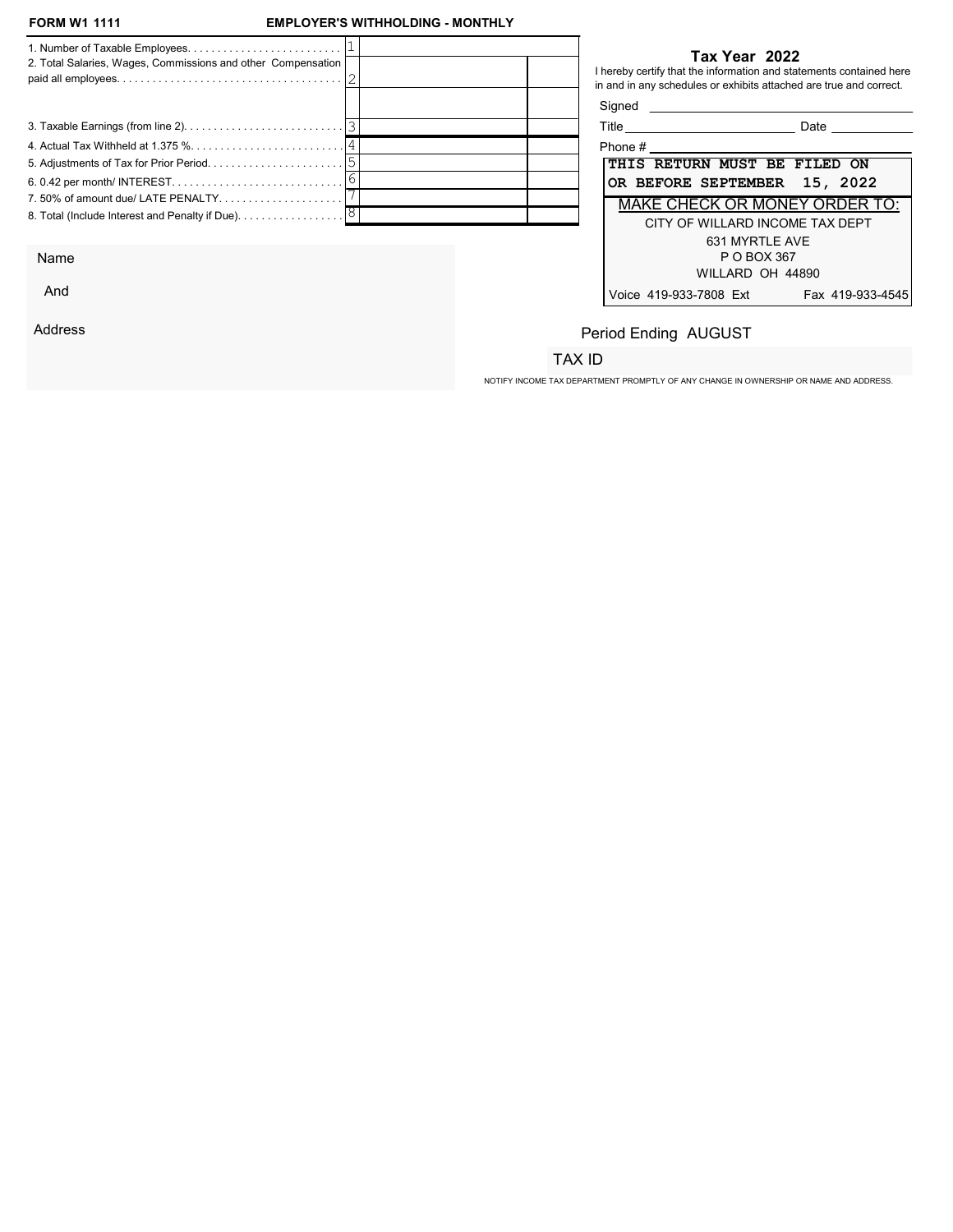## **EMPLOYER'S WITHHOLDING - MONTHLY**

| 2. Total Salaries, Wages, Commissions and other Compensation                  |  | Tax Year 2022<br>I hereby certify that the information and statements contained here<br>in and in any schedules or exhibits attached are true and correct. |
|-------------------------------------------------------------------------------|--|------------------------------------------------------------------------------------------------------------------------------------------------------------|
|                                                                               |  | Signed <b>Signed</b>                                                                                                                                       |
|                                                                               |  | Date                                                                                                                                                       |
|                                                                               |  | Phone $\#$                                                                                                                                                 |
|                                                                               |  | <b>THIS RETURN MUST BE FILED ON</b>                                                                                                                        |
|                                                                               |  | OR BEFORE OCTOBER 15, 2022                                                                                                                                 |
| 7.50% of amount due/ LATE PENALTY                                             |  | <b>MAKE CHECK OR MONEY ORDER TO:</b>                                                                                                                       |
| 8. Total (Include Interest and Penalty if Due). $\ldots \ldots \ldots \ldots$ |  | CITY OF WILLARD INCOME TAX DEPT<br>631 MYRTLE AVE                                                                                                          |

Name

And

Address

#### Tax Year 2022

| Title                                | Date             |
|--------------------------------------|------------------|
| Phone #                              |                  |
| <b>THIS RETURN MUST BE FILED ON</b>  |                  |
| OR BEFORE OCTOBER 15, 2022           |                  |
| <b>MAKE CHECK OR MONEY ORDER TO:</b> |                  |
| CITY OF WILLARD INCOME TAX DEPT      |                  |
| 631 MYRTLE AVE                       |                  |
| P O BOX 367                          |                  |
| WILLARD OH 44890                     |                  |
| Voice 419-933-7808 Ext               | Fax 419-933-4545 |

# Period Ending SEPTEMBER

## TAX ID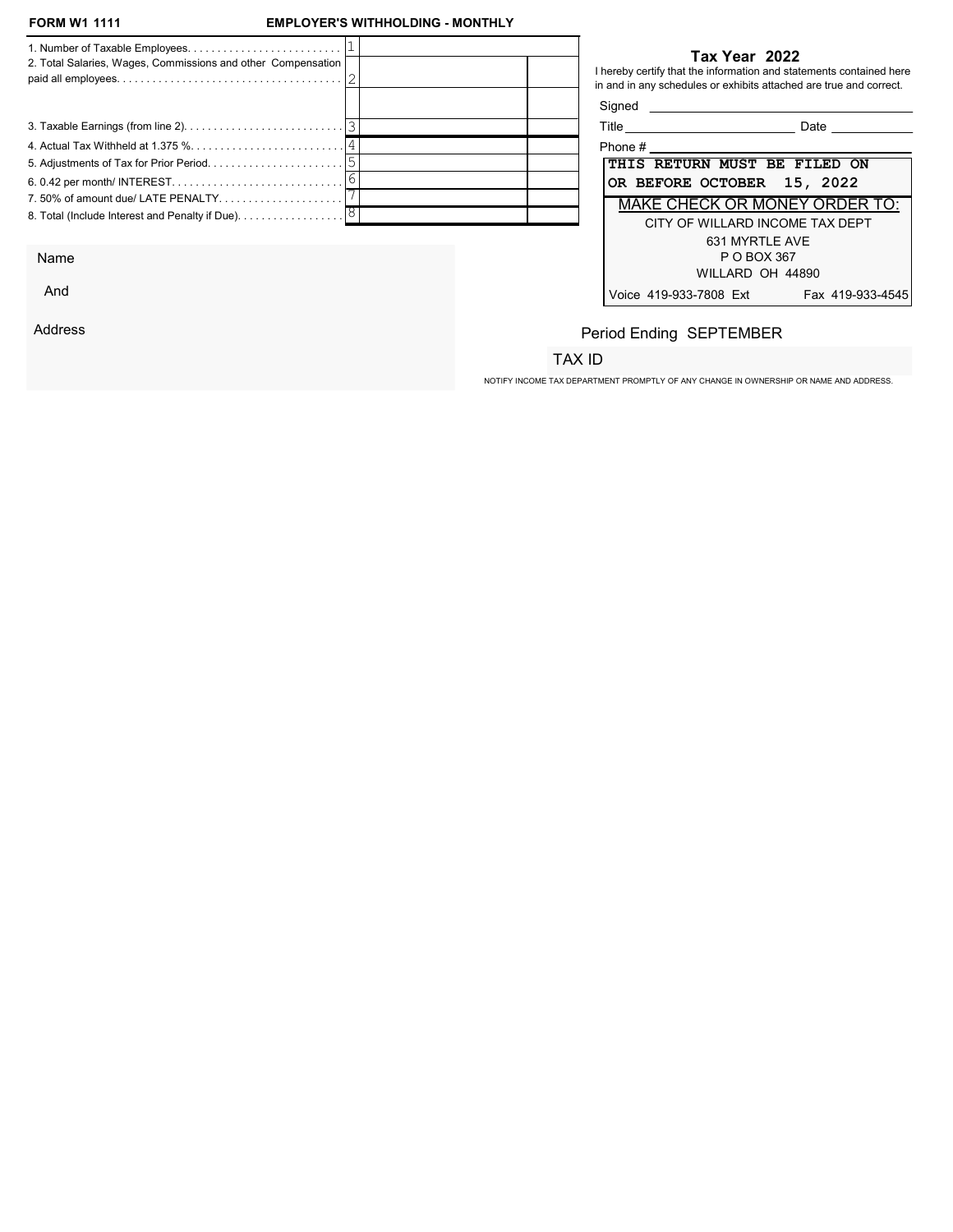## **EMPLOYER'S WITHHOLDING - MONTHLY**

| 2. Total Salaries, Wages, Commissions and other Compensation                  |  |                                      | Tax Year 2022<br>I hereby certify that the information and statements contained here<br>in and in any schedules or exhibits attached are true and correct. |
|-------------------------------------------------------------------------------|--|--------------------------------------|------------------------------------------------------------------------------------------------------------------------------------------------------------|
|                                                                               |  | Signed <b>Signed</b>                 |                                                                                                                                                            |
|                                                                               |  | Title ______________________________ | Date                                                                                                                                                       |
|                                                                               |  | Phone $\#$                           |                                                                                                                                                            |
|                                                                               |  |                                      | THIS RETURN MUST BE FILED ON                                                                                                                               |
|                                                                               |  |                                      | OR BEFORE NOVEMBER 15, 2022                                                                                                                                |
|                                                                               |  |                                      | <b>MAKE CHECK OR MONEY ORDER TO:</b>                                                                                                                       |
| 8. Total (Include Interest and Penalty if Due). $\ldots \ldots \ldots \ldots$ |  |                                      | CITY OF WILLARD INCOME TAX DEPT                                                                                                                            |
|                                                                               |  |                                      | 631 MYRTLE AVE                                                                                                                                             |

Name

And

Address

#### Tax Year 2022

| Title                        |                                      | Date |                  |
|------------------------------|--------------------------------------|------|------------------|
| Phone #                      |                                      |      |                  |
| THIS RETURN MUST BE FILED ON |                                      |      |                  |
| OR BEFORE NOVEMBER 15, 2022  |                                      |      |                  |
|                              | <b>MAKE CHECK OR MONEY ORDER TO:</b> |      |                  |
|                              | CITY OF WILLARD INCOME TAX DEPT      |      |                  |
|                              | 631 MYRTI F AVF                      |      |                  |
|                              | P O BOX 367                          |      |                  |
|                              | WILLARD OH 44890                     |      |                  |
| Voice 419-933-7808 Ext       |                                      |      | Fax 419-933-4545 |

# Period Ending OCTOBER

## TAX ID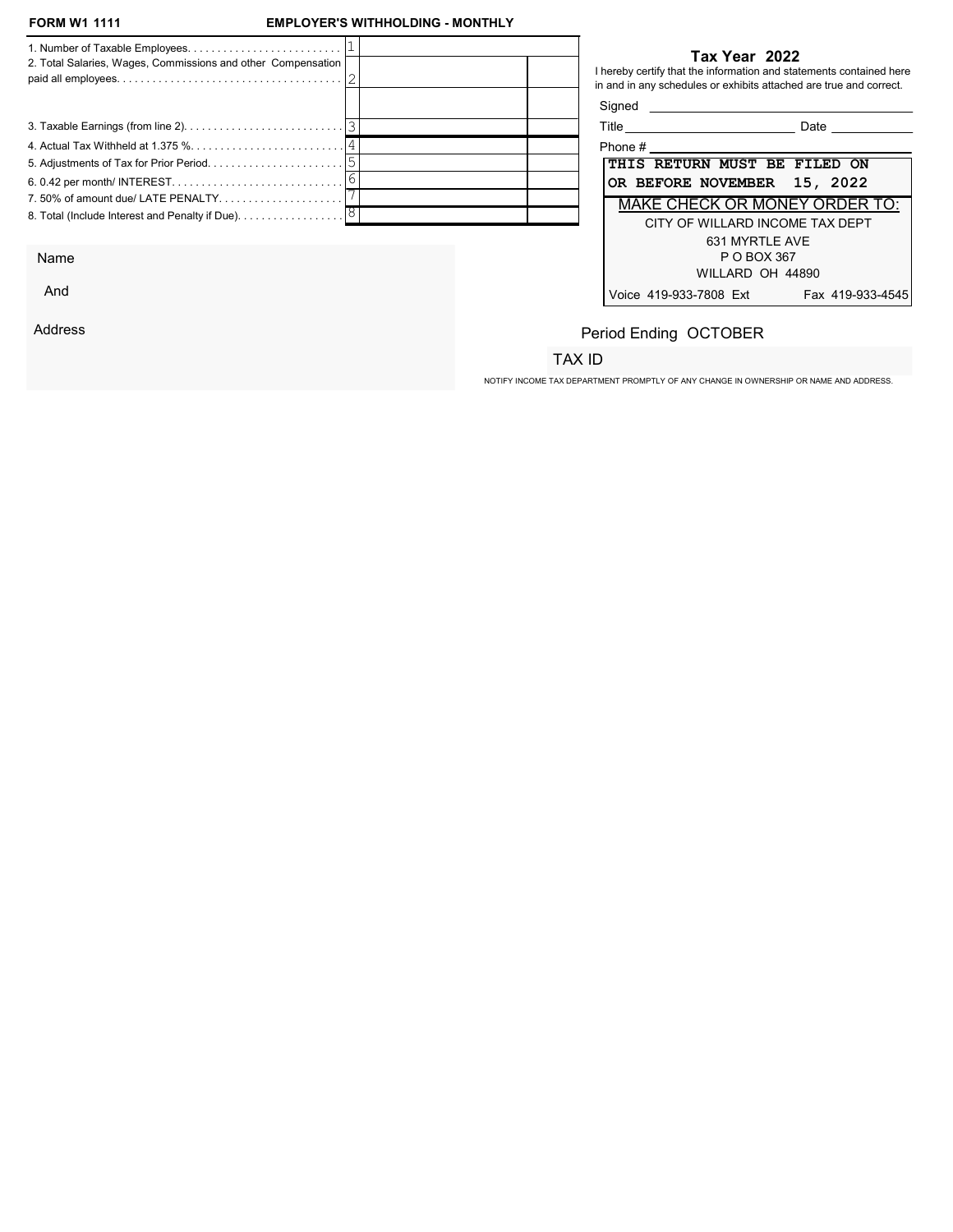And

Address

## **EMPLOYER'S WITHHOLDING - MONTHLY**

| 2. Total Salaries, Wages, Commissions and other Compensation |  |        | Tax Year 2022<br>I hereby certify that the information and statements contained here |
|--------------------------------------------------------------|--|--------|--------------------------------------------------------------------------------------|
|                                                              |  |        | in and in any schedules or exhibits attached are true and correct.                   |
|                                                              |  | Signed |                                                                                      |
|                                                              |  |        | Title _______________________________<br>Date                                        |
|                                                              |  |        | Phone #                                                                              |
|                                                              |  |        | THIS RETURN MUST BE FILED ON                                                         |
|                                                              |  |        | OR BEFORE DECEMBER 15, 2022                                                          |
|                                                              |  |        | <b>MAKE CHECK OR MONEY ORDER TO:</b>                                                 |
|                                                              |  |        | CITY OF WILLARD INCOME TAX DEPT                                                      |
|                                                              |  |        | 631 MYRTLE AVE                                                                       |
| Name                                                         |  |        | P O BOX 367                                                                          |

| Title                        | Date                                 |
|------------------------------|--------------------------------------|
| Phone #                      |                                      |
| THIS RETURN MUST BE FILED ON |                                      |
| OR BEFORE DECEMBER 15, 2022  |                                      |
|                              | <b>MAKE CHECK OR MONEY ORDER TO:</b> |
|                              | CITY OF WILLARD INCOME TAX DEPT      |
|                              | 631 MYRTLE AVE                       |
|                              | P O BOX 367                          |
|                              | WILLARD OH 44890                     |
| Voice 419-933-7808 Ext       | Fax 419-933-4545                     |

# Period Ending NOVEMBER

## TAX ID